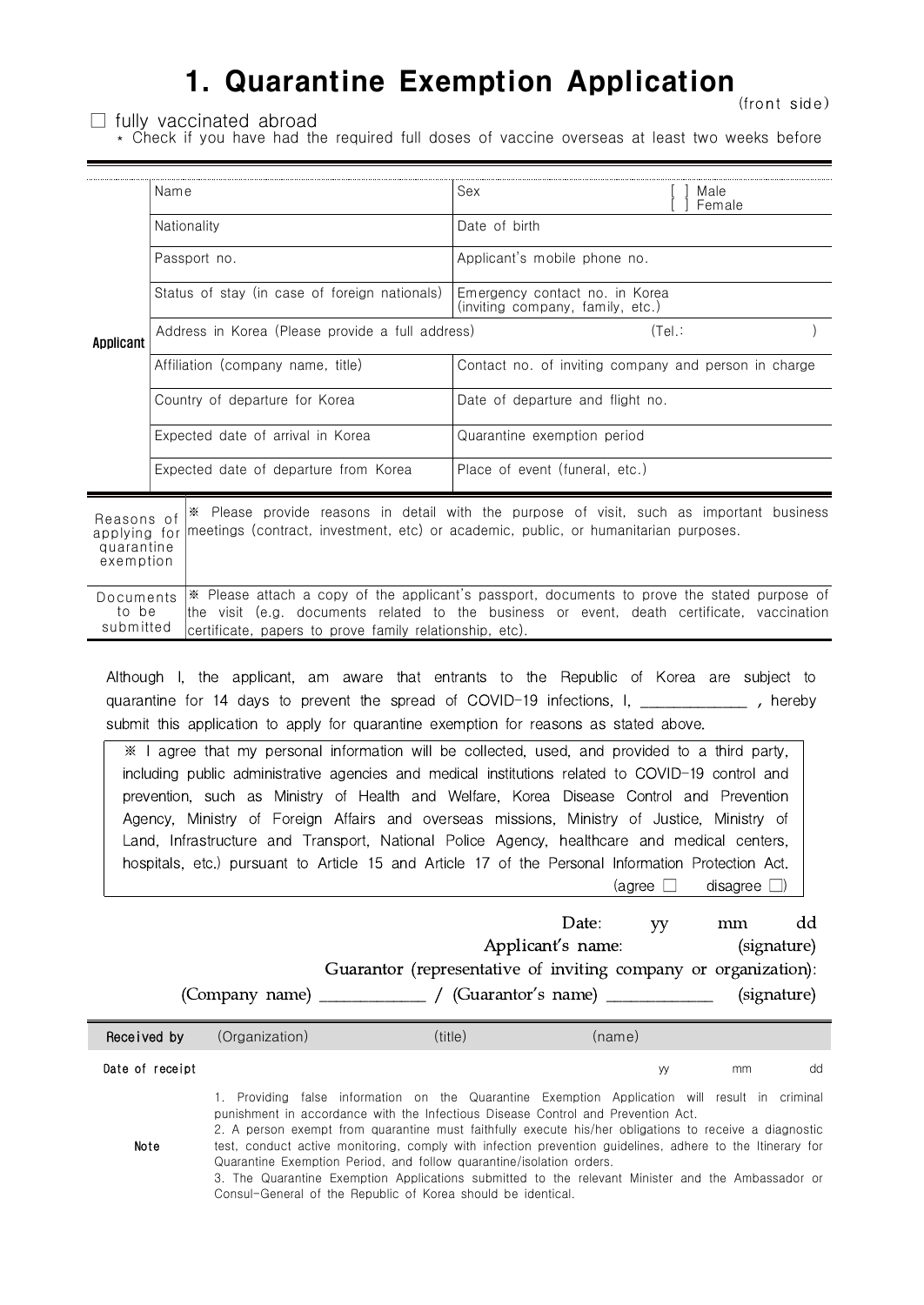## 2. Agreement to the Terms and Conditions

- 1. I, the applicant for quarantine exemption, hereby agree to comply with all the obligations\* specified under the Note on the Quarantine Exemption Certificate.
- \* Obligations to receive a diagnostic test upon entering the Republic of Korea and wait for the test result; get a diagnostic test within 6-7 days of entry and submit a copy of negative COVID-19 test result within 8 days of entry; conduct active monitoring, including installing the Self-Check Mobile App, reporting daily health status via the app; comply with infection prevention guidelines; adhere to the Itinerary for Quarantine Exemption Period (not applicable for people fully vaccinated overseas and exempt from quarantine); and comply with isolation orders made by the disease control authorities as necessary, especially when testing positive for COVID-19.
- 2. I was notified of the following and agree that any violations of the following can lead to civil and criminal punishment in accordance with related laws and regulations.
	- (1) If I fail to submit a negative PCR test result issued lawfully in the entry process (within 72 hours prior to the date of departure) in accordance with the standards of submitting a PCR negative test result, Quarantine Exemption Certificate becomes invalid.
	- (2) If I fail to receive a diagnostic test within 6-7 days after arrival and submit a negative PCR test result to the examination authorities and the local government responsible for my place of address, Quarantine Exemption Certificate becomes invalid.
	- (3) If I was issued Quarantine Exemption Certificate as a person fully vaccinated abroad, and confirmed to have stayed in, departed from, or had a layover in any countries currently or newly designated as those hit by the Beta, Gamma, Delta COVID-19 variants, within 14 days before entering into Korea, Quarantine Exemption Certificate for people fully vaccinated overseas becomes invalid.
- 2. I understand and agree that the validity of the quarantine exemption will terminate, and I will be subject to self-quarantine or facility quarantine at my own expense, if I fail to provide proof of a negative COVID-19 PCR test result issued within  $\overline{72}$ hours prior to the departure date upon arrival, or fail to receive a diagnostic test within 6-7 days of entry and do not submit the negative COVID-19 PCR test result to the examination authorities and the local government responsible for my place of address within 8 days of entry. \* In case of travel for public purposes, submit to the ministry hosting the travel.
- 3. I accept and agree that my activities in the Republic of Korea will be limited only to the very purpose of my visit as stated on my application for quarantine exemption. I understand and agree that the validity of the quarantine exemption will immediately terminate and that I will be subject to self-quarantine or facility quarantine\*, if I pursue any activities on a purpose other than the stated purpose of my visit or if I am identified as a contact of a confirmed case or a suspected case of COVID-19.

Those who are placed under facility quarantine are required to pay for the fee up to KRW 150,000 per day.

4. I understand and agree that providing false information on the Quarantine Exemption Application and failing to comply with any of the obligations stated above under the first paragraph will result in criminal punishment in accordance with the Infectious Disease Control and Prevention Act, and/or denial of entry, deportation, or criminal punishment in accordance with the Immigration Act.

※ I agree that my personal information will be collected, used, and provided to a third party, including public administrative agencies and medical institutions related to COVID-19 control and prevention, such as the Ministry of Health and Welfare, the Korea Disease Control and Prevention Agency, the Ministry of Foreign Affairs and its overseas missions, the Ministry of | | Justice, the Ministry of Land, Infrastructure, and Transport, the National Police Agency, healthcare and medical centers, or hospitals, pursuant to Article 15 and Article 17 of the Personal Information Protection Act. (agree □ disagree □)

| Date:<br>Applicant's name: | mm | (signature) |  |
|----------------------------|----|-------------|--|
|                            |    |             |  |